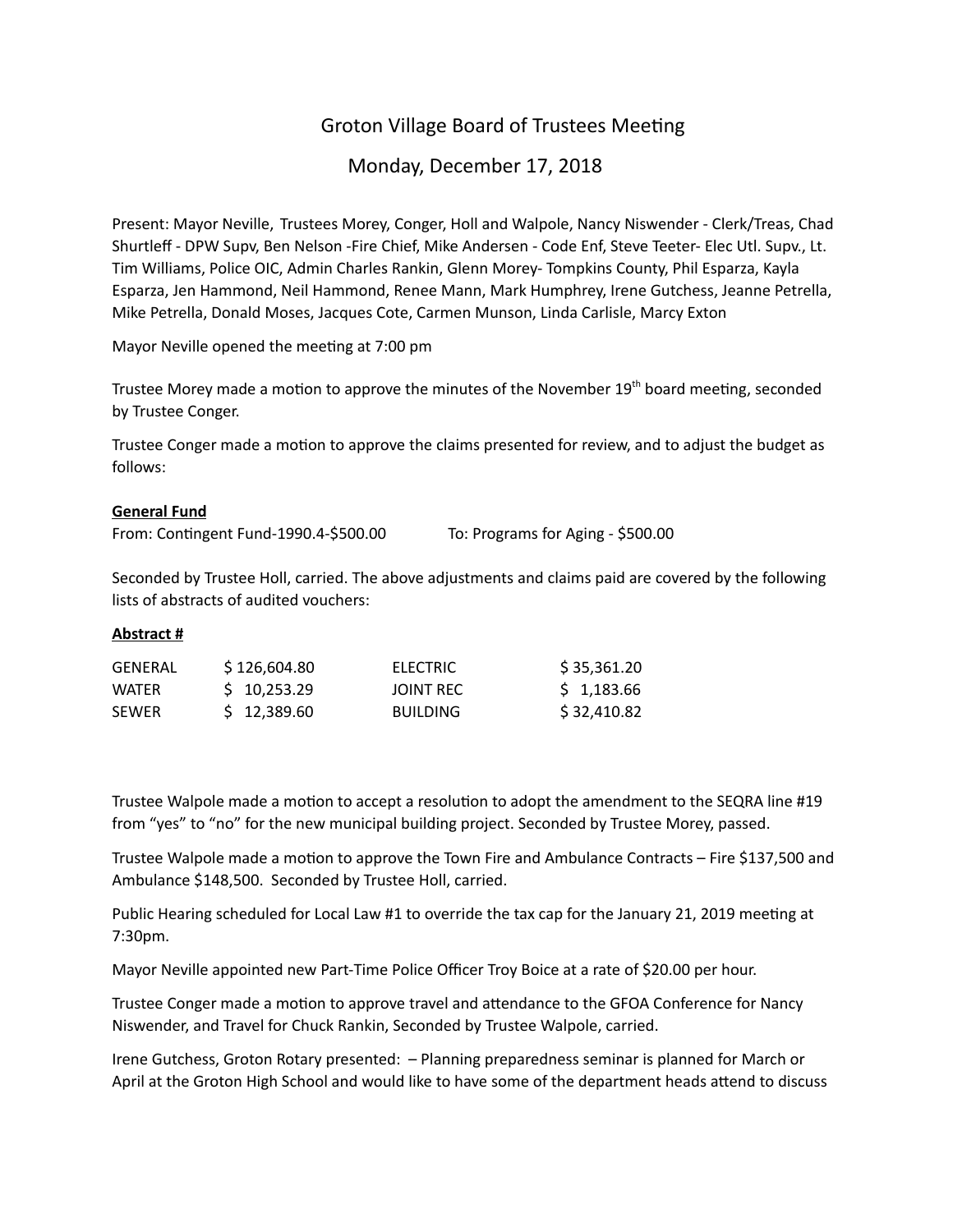emergencies. The department heads noted they would be able to help out. Irene will contact the Village Office when they are ready to meet to discuss the agenda.

Glenn Morey Tompkins County Representative reported:

He will be attending occasionally to bring in updates. Glenn sits on the Budget and Personnel, Facilities and Infrastructure and Transportation Committees

Tompkins County Tax Rate 2019 is \$6.39 (.18 lower than last year)– Median Range of a House today is \$185,000, 2019 tax would be \$1,183.00

Solid Waste will go up \$3 per year due to the loss of plastic contracts.

Proposed county improvements: Baker Miller Bridge, roads to be repaved in our area – Lick St, Cobb St, and Salt Rd.

2019 Benefit Towns and Villages - Grant program - \$5,000 Parks and trails Joint Recreation Committee has been notified.

The Government Operations Committee has made the decision that the Assessment Review Board has been cancelled this year and will operate on a direct contact basis.

Mayor Neville verified that Tompkins County was responsible for all bridges and what determines when bridges are repaired or replaced.

Glenn Morey replied that all bridges are inspected and tested each year. Conversation continued on other area bridges.

Trustee Walpole inquired on who the Assessment Review Board would operate. Glenn Morey mentioned that they will continue to operate on a request basis.

# **Monthly department reports.**

# *Electric:*

## **Supv Teeter reported:**

Last Tuesday and Wednesday – the 3 Electric workers attended the MEUA Engineering workshop in Syracuse. They did many classes including National Electric Code changes in 2 years; FR clothing – ARC testing and they may need to redo all of the rating in the future.

In January the Annual Safety school to begin in Endicott – this will be the first of 8 classes including the OSHA qualified personnel.

Switching school training is scheduled February  $14<sup>th</sup>$  in Johnson City. The protocol has completely changed and all will need to attend and take a test to be qualified.

Last week had 30 more LED lights for the parking lights and will begin changing them out.

The new Electric department pickup was delivered and was licensed today.

Chuck Rankin – Massena Electric withdrew from NYMPA and violated the agreement – and then demanded \$3,000,000. NYMPA is dealing with and Chuck will keep the board informed.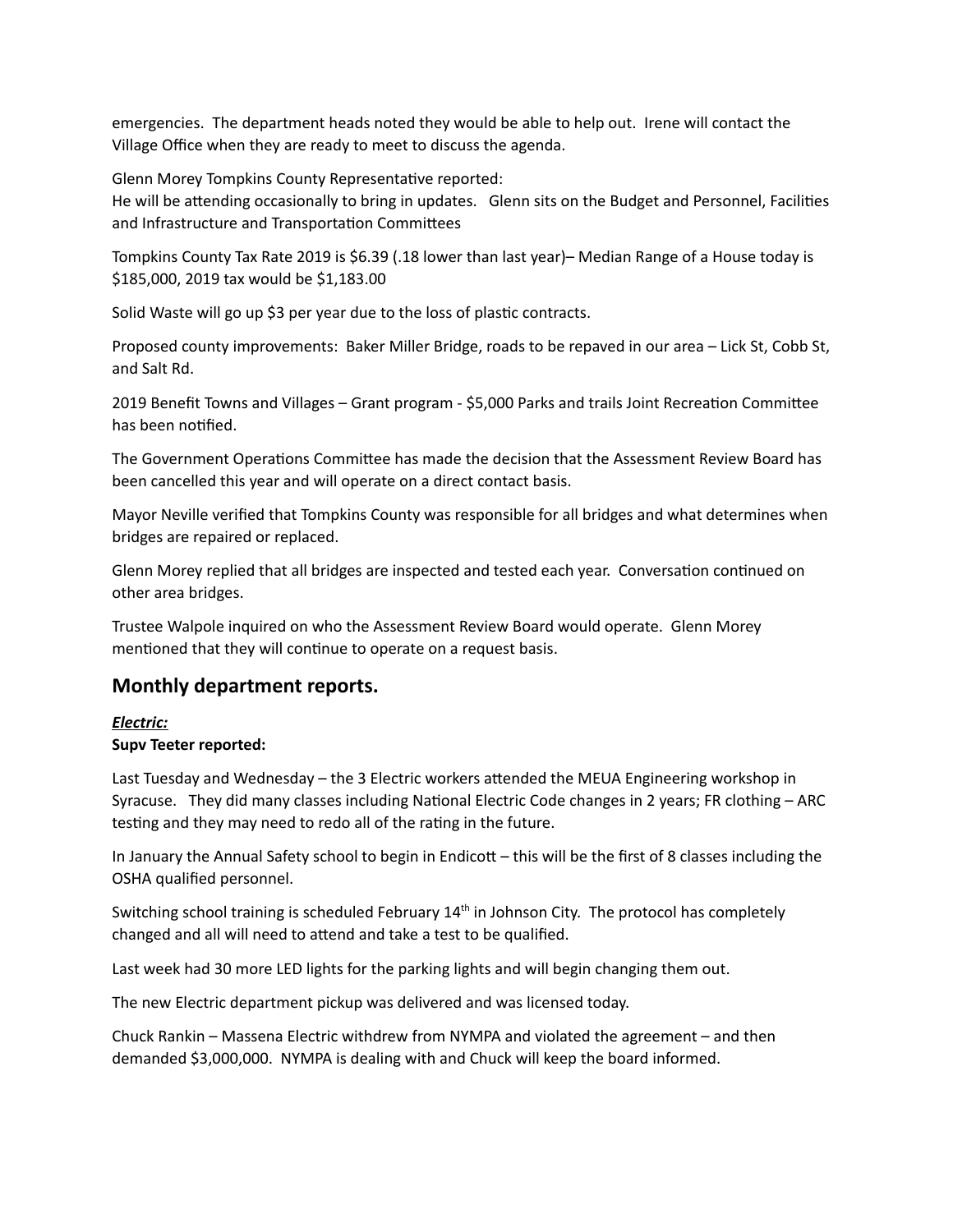### *DPW:*

### **Supv Shurtleff reported:**

A lot of plowing and moving of snow in November. DPW Finished hauling in sand for the winter mix. We assisted the sewer lateral repair at 103 Williams St.

Working on a weatherization project in the garage including insulation

Some of the plumbing is laid into the concrete has gotten plugged up and need to get wash and bath area back working.

Filter plant requires a new electric - Electric Department helping.

The DPW and Electric departments helped with Tree lighting.

Leaf pick up delayed due to snow and will come back around as they are able.

### *Groton Fire Department:*

### **Chief Ben Nelson reported:**

There has been over 800 calls YTD. End of year reports are being compiled.

Elections for officers will be 01/02/2019

Six EMTs completed their practical exam and will be taking the written-on Thursday.

802 Engine is listed on Auctions International.

#### *Code Enforcement*

#### **Code Officer Anderson reported:**

46 - roofing permits - \$ 400,000, 30 - building permits \$700,000

53 building inspections. He gives them 60 days to get back to him. He wonders if a local law should be passed to double the charge if no response.

The Bakery – at this point no grease trap required due to no deep frying. The Main Street location – has not responded to grease trap requirement – possibly the village (DPW) could send a letter stating the water will be shut off if not in compliance.

Inspected the nursing home – which does have a grease trap, but no record of cleanings and will keep a record now.

Trustee Walpole mentioned he visited the sewer plan and noted a lot of grease coming through.

Mayor Neville inquired how the school handled it and further discussion continued.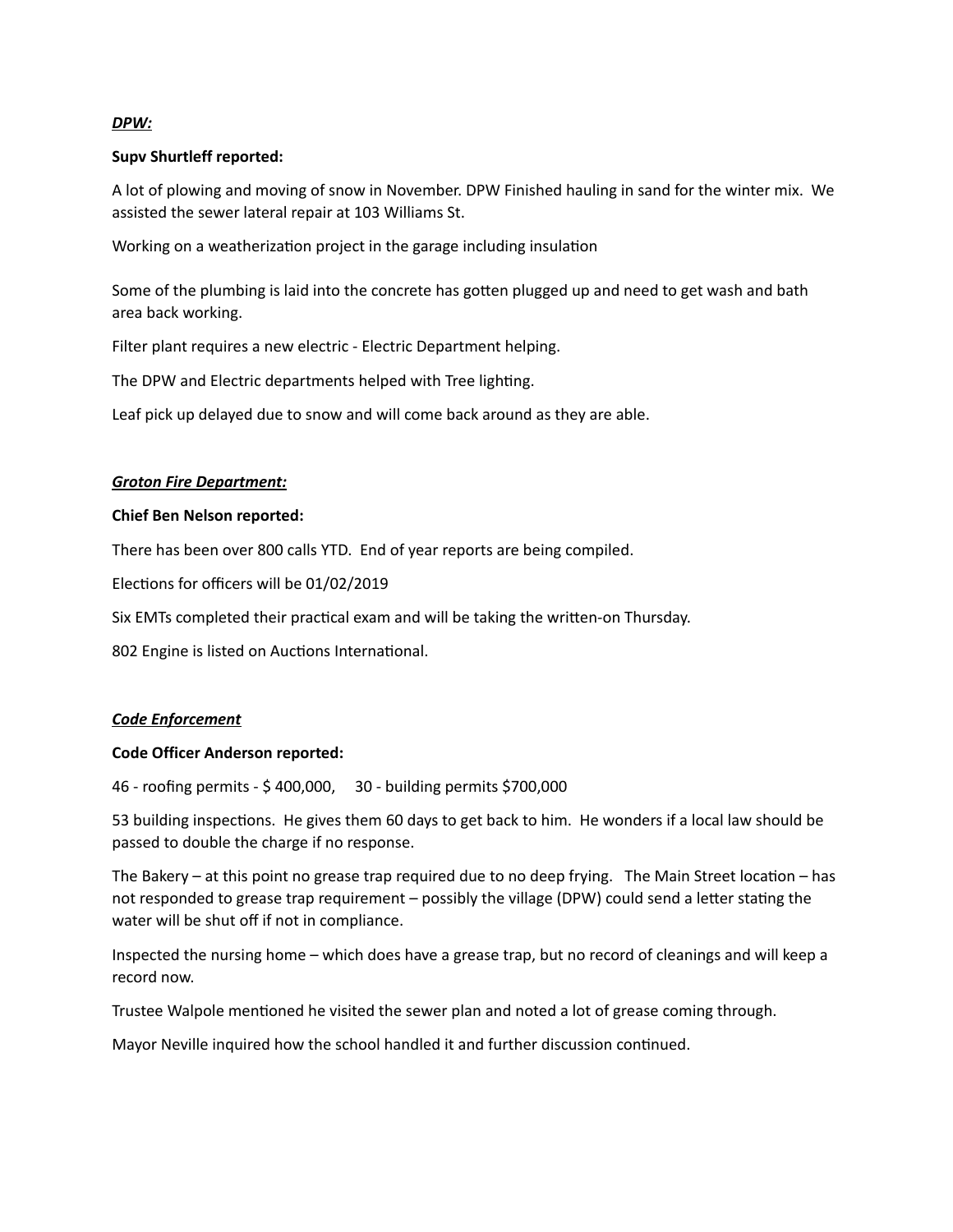The Dollar Store floor has been finished and they are now putting up shelving and stocking. The hope to open by the  $1<sup>st</sup>$  of the year.

200 West South Street – permit ran out at the end of November and should have it completed in the next couple of months. It was delayed as some errors were found. The Village Board agreed to let them have an extension at no additional fee due to this.

#### *Police Report*

#### **Lt. Williams reported:**

1677 calls YTD – slightly behind last year (278).

Two new hires training period was extended and should be ready in the next month to be working on their own.

The new Tahoe ready and getting the equipment transferred between the vehicles. Stonewell Bodies did the work and did an excellent job.

The 2014 went in for warranty work on the oil pump. The 2014 will replace the 2010 Tahoe (which will be up for auction)

Radar units taken to Albany for an annual certification.

New hire will replace Dana Smith.

# *Joint Recreation:*

#### **Trustee Conger reported:**

Joint Recreation 67 kids in grades 3-6 playing youth basketball, travel season to start after the first of the year.

Gym schedule has been difficult. They ordered reversible jerseys so they can be used for mulple purposes.

Girls K-3 program will start in February. They are still looking for coaches for Boys K-2.

Wrestling beginning in February

Cabin Fever planning has begun. March  $2^{nd}$ . We have received a grant for Cabin Fever.

Trail Committee has been working on a community trail and will be working on a grant.

Summer lifeguard classes in Dryden in Cortland.

#### *Youth Commission*

Elementary Holiday gift class to benefit Groton Nursing Home

Games and Crafts program - 12 Elementary Kids,

Holiday Gifts for Jr. High  $-11$  students  $-$  Also for Nursing Home.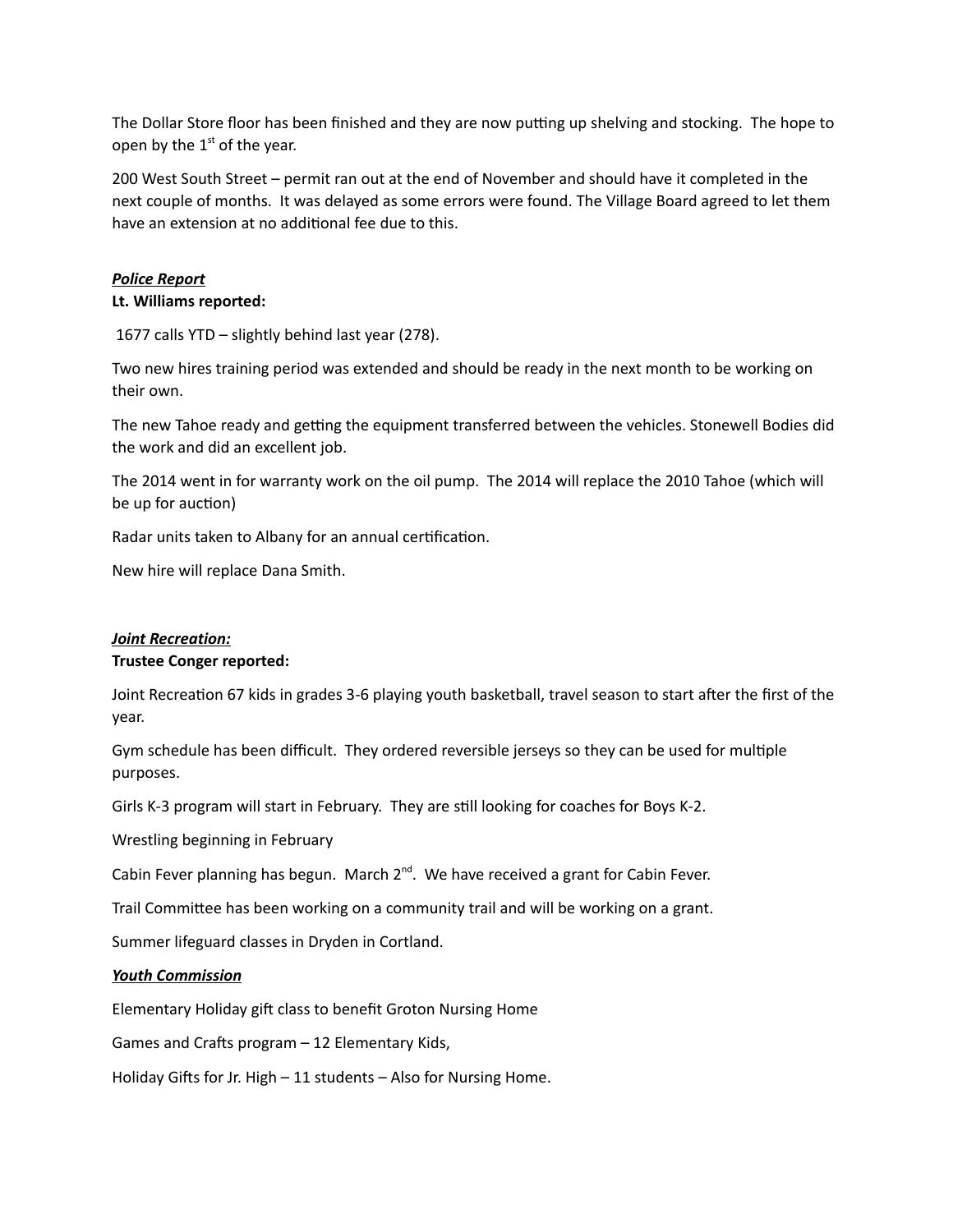Holiday addition of - Chef it up

Youth Employment – 3 teens working with Groton Harvest Program.

Girl Ventures – 5 went to Cornell and took classes to see what a real day on campus would look like.

Girl Ventures went on a tasting tour of female owned restaurants in Ithaca.

Youth of the Month – Worked on goals and accomplished them and is working as an assistant in the Groton Harvest Program.

Co-op Ext Report on Camp – acct in the black! Budget for next year \$54,484

Janice Johnson - Our rep for Rural Youth Services is being transferred Shannon Alvord will be our new rep from Moravia.

### *Wastewater*

Terry Walpole reported:

Continue grease concerns and other items. A cloth has been coming through the system creating problems. Alvin reported the flow is unusually high, but flowing smoothly.

### **Public Comments:**

Carmen Munson – Stated a concern that she was not added to the agenda. Mayor Neville stated that she mentioned to him after her initial request that she did not need to attend the meeting and was not added to the agenda.

A detailed discussion on her Blanchard Heights property drainage issues followed.

Carmen stated her concerns of communication and not progressing as quickly as she would like.

Mayor Neville and others mentioned that it took a lot of time to get through all of the details. Trying to contact the current owners, the survey of the adjoining property and legal requirement to acquire easements to even evaluate the property is very time consuming.

Carmen presented requests to the Village Board.

Trustee Walpole inquired to Carmen if hers was the only property being affected by the waters at this point. She replied that is was only her property and the retention pond area.

Marcy Exton commented on flood this past year and the damage done and how they attempted to help.

A question was raised about whether Brian Klump had to have permission to survey property. Mayor Neville replied yes, otherwise he could be charged with trespassing.

Other public attendees made comments and suggestions and concerns.

Mayor Neville asked Carmen what year she put in the gabion baskets. She replied it was 2015. Mayor Neville asked about the pipe that was put in. Carmen mentioned she also put this pipe in the same year.

Carmen mentioned she had some minor flooding about 6 -7 years after she moved in and had someone come in and clear it and told her she should expect this as she had a creek on her property. Then it